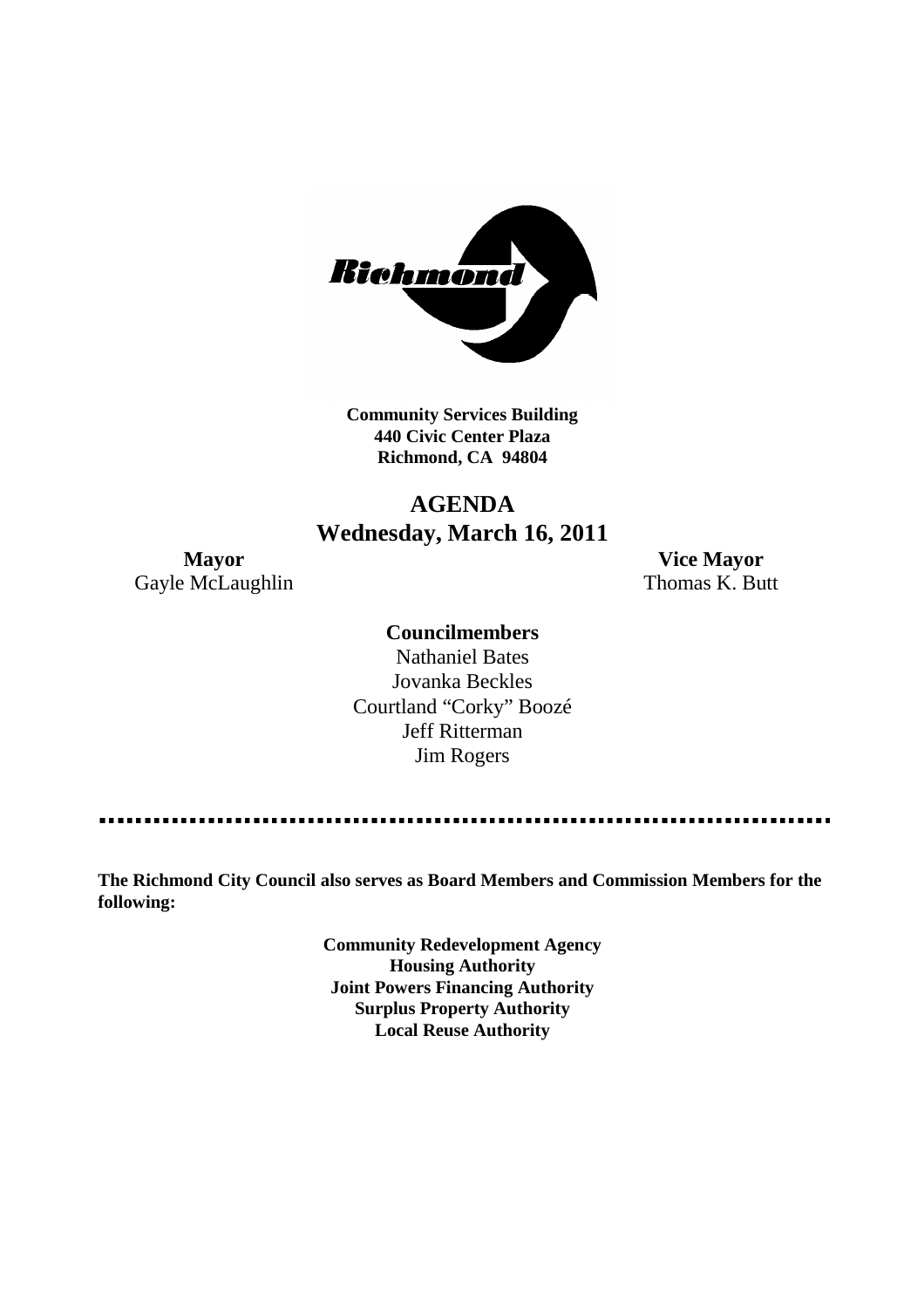# **MEETING PROCEDURES**

The City of Richmond encourages community participation at its City Council meetings and has established procedures that are intended to accommodate public input in a timely and time-sensitive way. As a courtesy to all members of the public who wish to participate in City Council meetings, please observe the following procedures:

**PUBLIC COMMENT ON AGENDA ITEMS:** Anyone who desires to address the City Council on items appearing on the agenda must complete and file a pink speaker's card with the City Clerk **prior** to the City Council's consideration of the item. Once the City Clerk has announced the item and discussion has commenced, no person shall be permitted to speak on the item other than those persons who have submitted their names to the City Clerk. Your name will be called when the item is announced for discussion. **Each speaker will be allowed TWO (2) MINUTES to address the City Council on NON-PUBLIC HEARING items listed on the agenda.**

**OPEN FORUM FOR PUBLIC COMMENT:** Individuals who would like to address the City Council on matters not listed on the agenda or on **Presentations, Proclamations and Commendations, Report from the City Attorney, or Reports of Officers** may do so under Open Forum. All speakers must complete and file a pink speaker's card with the City Clerk **prior** to the commencement of Open Forum. **The amount of time allotted to individual speakers shall be determined based on the number of persons requesting to speak during this item. The time allocation for each speaker will be as follows: 15 or fewer speakers, a maximum of 2 minutes; 16 to 24 speakers, a maximum of 1 and one-half minutes; and 25 or more speakers, a maximum of 1 minute.**

#### **SPEAKERS ARE REQUESTED TO OCCUPY THE RESERVED SEATS IN THE FRONT ROW BEHIND THE SPEAKER'S PODIUM AS THEIR NAME IS ANNOUNCED BY THE CITY CLERK.**

**CONSENT CALENDAR:** Consent Calendar items are considered routine and will be enacted, approved or adopted by one motion unless a request for removal for discussion or explanation is received from the audience or the City Council. A member of the audience requesting to remove an item from the Consent Calendar must complete and file a speaker's card with the City Clerk **prior to the City Council's consideration of Agenda Review.** An item removed from the Consent Calendar may be placed anywhere on the agenda following the City Council's agenda review.

*The City Council's adopted Rules of Procedure recognize that debate on policy is healthy; debate on personalities is not. The Chairperson has the right and obligation to cut off discussion that is too personal, too loud, or too crude.*

**\*\*\*\*\*\*\*\*\*\*\*\*\*\*\*\*\*\*\*\*\*\*\*\*\*\*\*\*\*\*\*\*\*\*\*\*\*\*\*\*\*\*\*\*\*\*\*\*\*\*\*\*\*\*\*\*\*\***